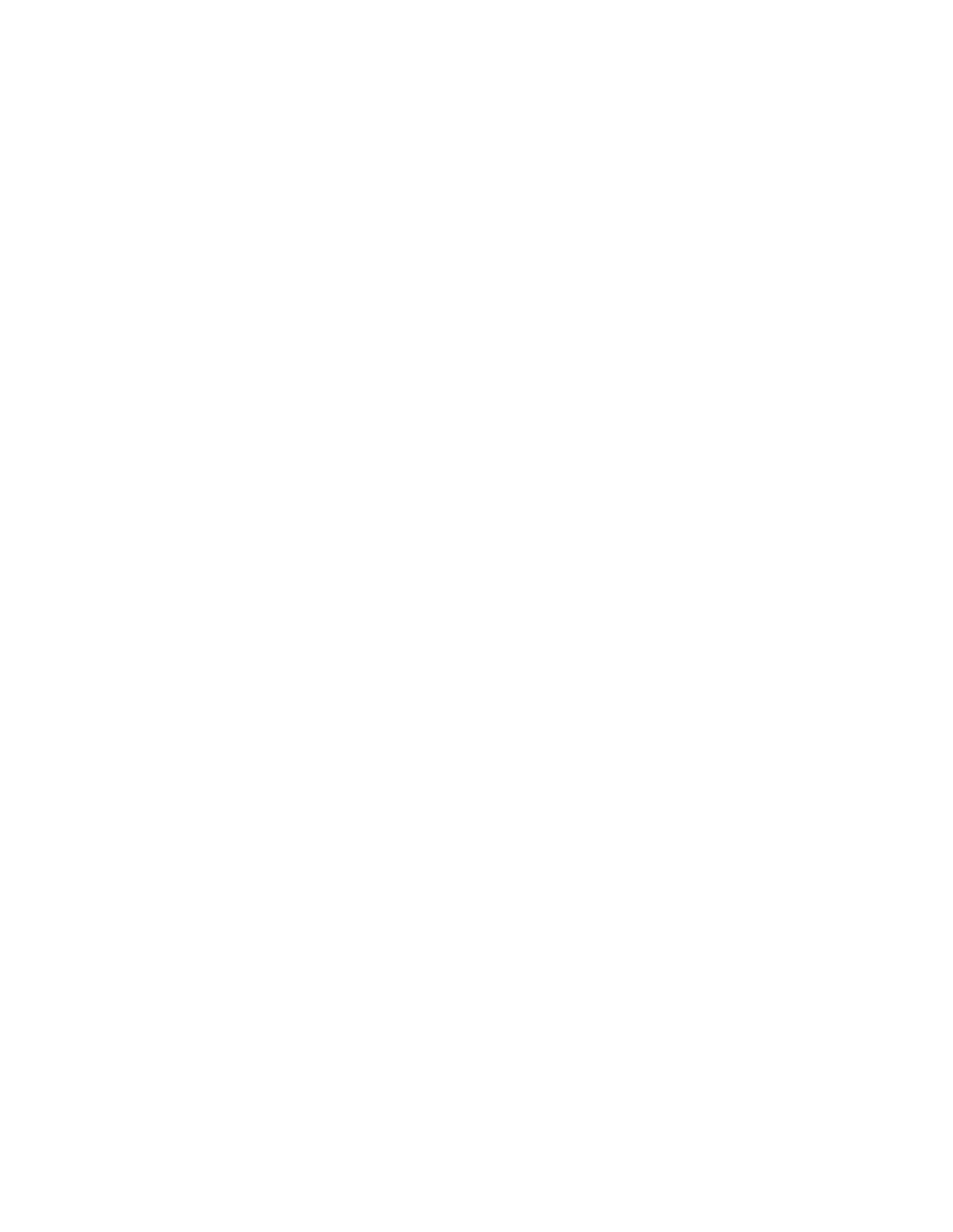### **BURKE, Justice.**

 $\overline{a}$ 

[¶1] Steven Bowser appeals his convictions on two counts of immoral or indecent acts with a minor in violation of Wyo. Stat. Ann.  $\S$  14-3-105 (LexisNexis 2005).<sup>1</sup> Mr. Bowser challenges the district court's decision permitting the alleged victim, a minor child, to testify at trial by video deposition. He also contends that the seating arrangement at the video deposition violated his constitutional right to confront witnesses against him because he was prevented from seeing the witness while she testified. We conclude that the State failed to present sufficient evidence to support use of the video deposition at trial and the seating arrangement at the deposition. Consequently, we reverse.

### *ISSUE*

[¶2] Mr. Bowser raises several issues in this appeal. We, however, find that the following issue raised by the State is dispositive:

> Was there a violation of Mr. Bowser's right to confront witnesses against him as a result of failure to follow the requirements of Wyo. Stat. Ann. § 7-11-408?

# *FACTS*

[¶3] On February 6, 2007, the State charged Mr. Bowser with one count of incest, two counts of immoral or indecent acts with a minor, and two counts of third-degree sexual assault. The indecent acts charges were based upon two incidents in which Mr. Bowser was accused of masturbating in DM's presence. Mr. Bowser entered a plea of not guilty to all charges. On July 24, 2007, Mr. Bowser moved for a hearing to determine DM's competence to testify. Two weeks later, the State filed a *Motion for Testimony by Videotaped Deposition*. The motion stated that DM was seven years old and "susceptible to feelings of intimidation by the accused offender," and that she was "receiving ongoing psychological counseling in regard to difficulties . . . experienced in coping with [her] victimization." It also stated that, "[t]here is a concern among counsel for the State as well as [DM's] private counselor that a courtroom will be so intimidating to [DM] that [she] will be unable to testify against [her] father."

 $[$ [4] The court held a hearing and considered both parties' motions.<sup>2</sup> The State argued that DM would not be able to testify in a courtroom setting and that she would be

<sup>&</sup>lt;sup>1</sup> This provision was repealed in 2007. 2007 Wyo. Sess. Laws, ch. 159,  $\S$  3.

<sup>2</sup> This hearing was not reported, but it was tape recorded and the audio tape appears in the record. *See infra* n[.3](#page-3-0) for additional discussion of this issue.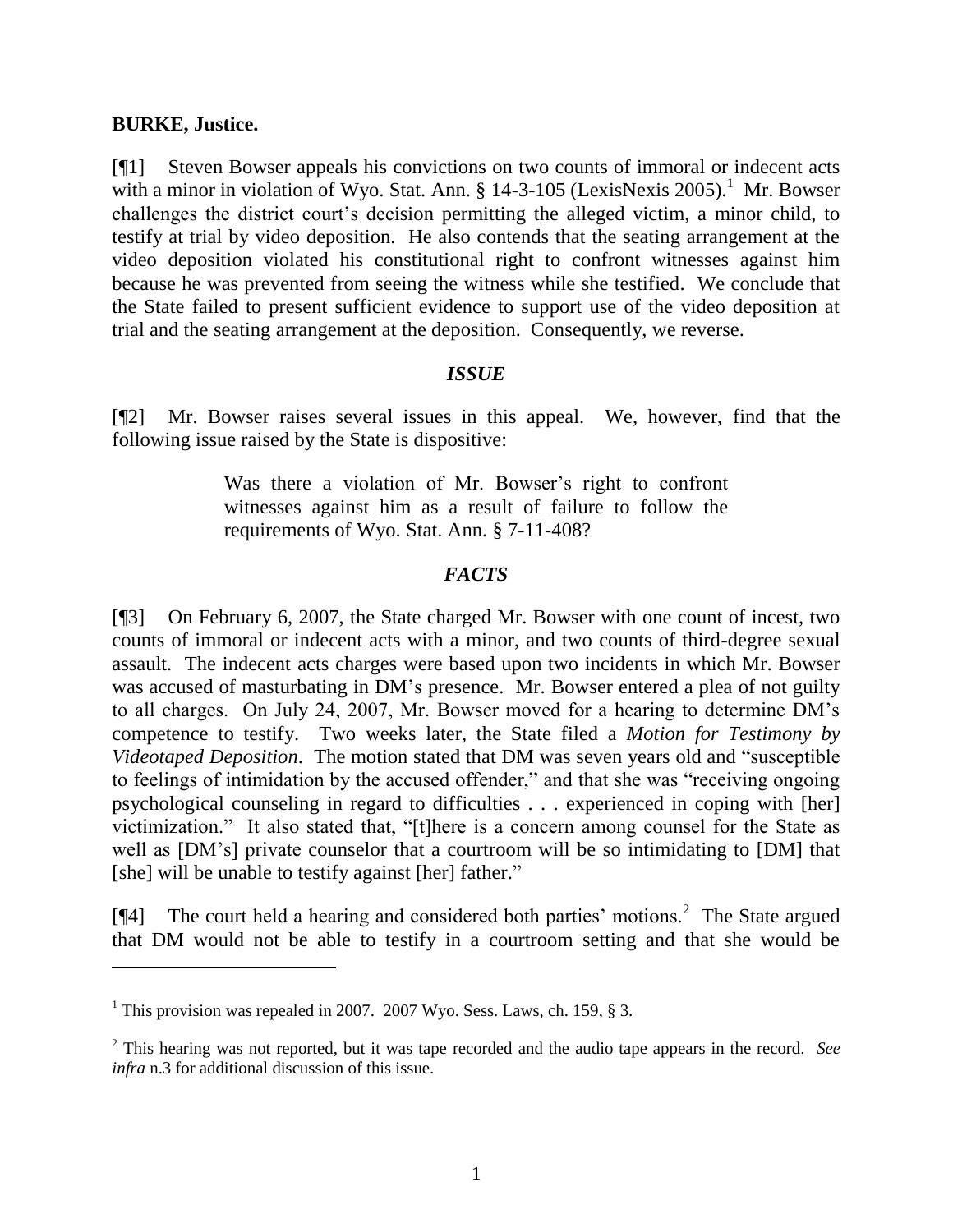intimidated by Mr. Bowser's presence. The State introduced no testimony, affidavits, or other evidence to support its claims. Mr. Bowser objected to DM's video deposition based on his Sixth Amendment right to confront the witnesses against him. The court ruled that the video deposition was permissible, but that Mr. Bowser was entitled to be in the same room as DM during the questioning. The court stated, however, that the State could "arrange the seating so that this little girl doesn't have her dad looking her square in the eyes." The court also granted Mr. Bowser's request for a competency hearing.

[¶5] The video deposition occurred on August 16, 2007. Before questioning began, Mr. Bowser objected to the seating arrangement because he could not observe DM during her testimony. Mr. Bowser and DM were seated on the same side of the conference table. Another person, apparently DM's therapist, was seated between Mr. Bowser and DM. The seating arrangement resulted in an inability of Mr. Bowser and DM to see each other during her testimony. On August 20, 2007, after the district court had viewed the video, it held a motion hearing in which it considered DM's competency and Mr. Bowser's confrontation objection. The court found DM competent to testify and overruled the confrontation objection.

[¶6] The trial took place on August 21-22, 2007. DM was the first witness for the State but did not testify in person. Instead, her video testimony was played for the jury.<sup>3</sup> At the trial's conclusion, Mr. Bowser was found guilty of two counts of indecent liberties and acquitted on all other charges. The court sentenced Mr. Bowser to four to eight years of imprisonment on each count, to be served consecutively. The sentence on the second count was suspended in favor of four years of probation. Mr. Bowser appeals.

# <span id="page-3-0"></span>*STANDARD OF REVIEW*

[¶7] Mr. Bowser contends that his constitutional right to confront witnesses has been

<sup>&</sup>lt;sup>3</sup> DM's testimony was not reported. Instead, the trial transcript simply notes that the video deposition was played in court, and copies of the video are included in the record. We take this opportunity to remind counsel practicing before this Court that the Rules of Appellate Procedure require that all proceedings in criminal and juvenile matters be transcribed. W.R.A.P. 3.02(a), (d); *Lindsey v. State*, 725 P.2d 649, 652 (Wyo. 1986). "It has been a long-standing policy of this [C]ourt that the record on appeal should include a proper transcript of the proceedings in the trial court, and in the absence of a properly certified transcript of those proceedings this [C]ourt will not consider them." *Id*.

Although we are free to disregard both the hearing audiotape and video deposition, *id.*, we instead choose to exercise our discretion and consider these materials. Neither party contends that they do not show what they purport to show and, in the interest of justice, we find it appropriate to rely upon them in this case. Nevertheless, "[w]e do not intend to recede from our rule that a transcript rather than the electronic recordings should be provided in this [C]ourt if claims of error are asserted based upon matters in the record and no statement of the case has been prepared." *Id.* at 652-53.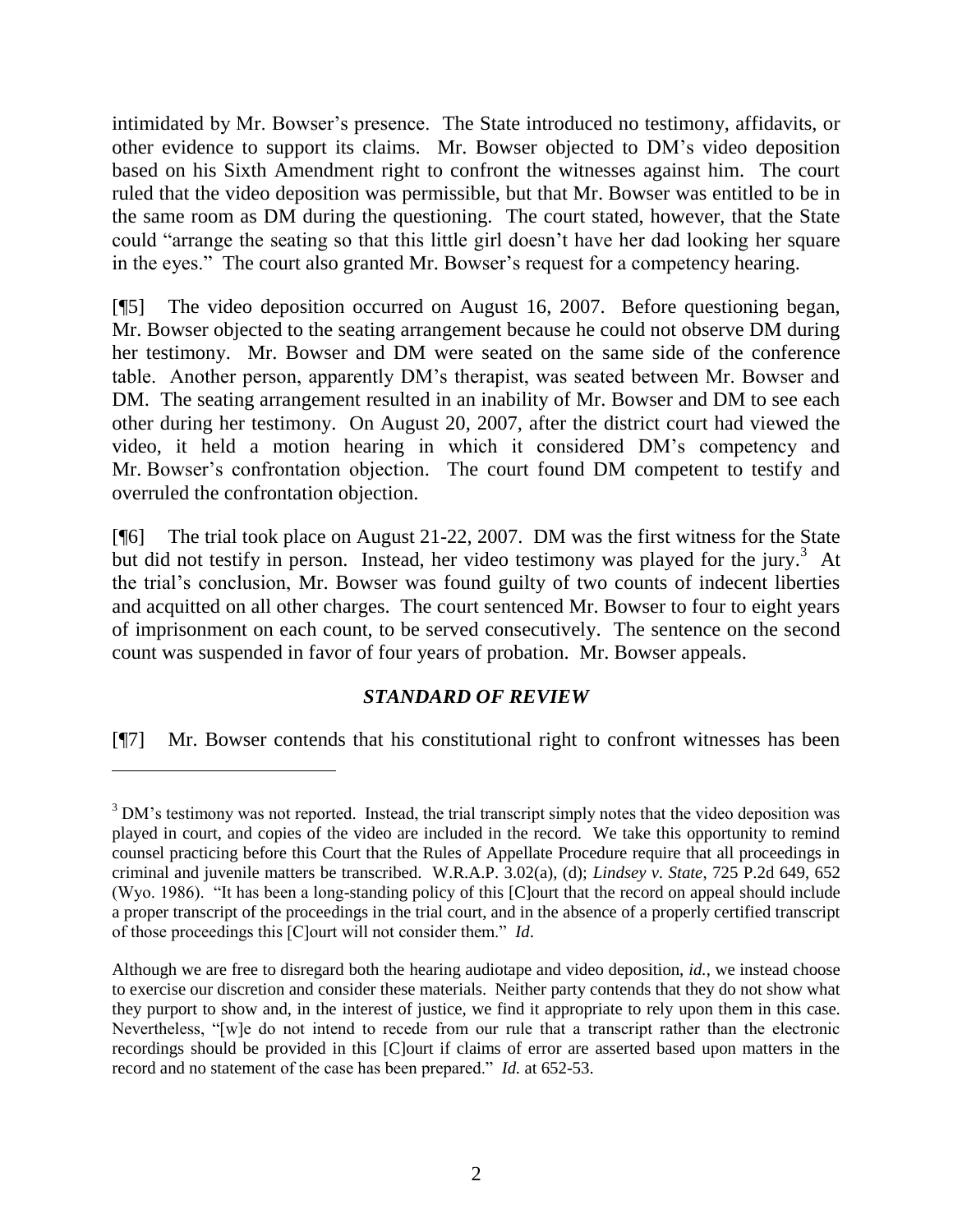violated. The question of whether a defendant's confrontation right has been violated is an issue of law that we review *de novo*. *Proffit v. State*, 2008 WY 102, ¶ 5, 191 P.3d 963, 966 (Wyo. 2008). The issue raised by the State is whether Wyo. Stat. Ann. § 7-11-408 was complied with in the district court. To the extent our review requires us to interpret the statute, we do so *de novo*. *RK v. State ex rel. Natrona County Child Support Enforcement Dep't*, 2008 WY 1, ¶ 10, 174 P.3d 166, 169 (Wyo. 2008). The statute requires certain findings of fact, which we will discuss. We review findings of fact for clear error. *Baker v. Speaks*, 2008 WY 20, ¶ 9, 177 P.3d 803, 806 (Wyo. 2008). Lastly, the current case implicates the admission of the video deposition as evidence in lieu of direct testimony. We review evidentiary rulings of a trial court for an abuse of discretion. *Schultz v. State*, 2007 WY 162, ¶ 8, 169 P.3d 81, 84 (Wyo. 2007).

### *DISCUSSION*

[¶8] In this appeal, we must determine whether the district court erred in allowing the State to present the testimony at trial of the alleged victim, a minor child, by video deposition. In making that determination, we must also address whether the court erred in requiring a seating arrangement at the deposition that blocked Mr. Bowser's view of the child during her testimony. Mr. Bowser contends that the use of the video deposition at trial and the seating arrangement at the deposition violated his constitutional right to confront witnesses against him as guaranteed by the Sixth Amendment to the United States Constitution.<sup>4</sup> The State does not respond to Mr. Bowser's constitutional claim. Instead, it contends that Wyo. Stat. Ann. § 7-11-408 governs introduction of video testimony of a child witness in cases of this nature. The State asserts that the statute is constitutional and that it was complied with in this case. Mr. Bowser makes it clear in his reply brief that he did not challenge the constitutionality of Wyo. Stat. Ann. § 7-11-408 at the trial court level, and does not raise a constitutional challenge to the statute in this appeal. He points out that the application of the statute was never raised before the district court. Mr. Bowser contends that, if compliance with the statute is the dispositive issue, he should prevail because the statutory requirements were not met. Based upon our review of the record, we have determined that the State failed to satisfy the requirements of Wyo. Stat. Ann. § 7-11-408 because it failed to provide any evidentiary foundation for the restricted seating arrangement at the deposition or use of the video deposition at trial.

[¶9] As a general proposition, in criminal cases, witness testimony should be presented by oral testimony of the witness at trial. W.R.Cr.P. 26(a) provides: "In all trials, the

 $\overline{a}$ 

<sup>&</sup>lt;sup>4</sup> The Sixth Amendment states, in relevant part, that "[i]n all criminal prosecutions, the accused shall enjoy the right . . . to be confronted with the witnesses against him." Mr. Bowser does not raise the comparable Wyoming constitutional provision, Art. 1, § 10. That provision states: "In all criminal prosecutions the accused shall have the right . . . to be confronted with the witnesses against him . . . ."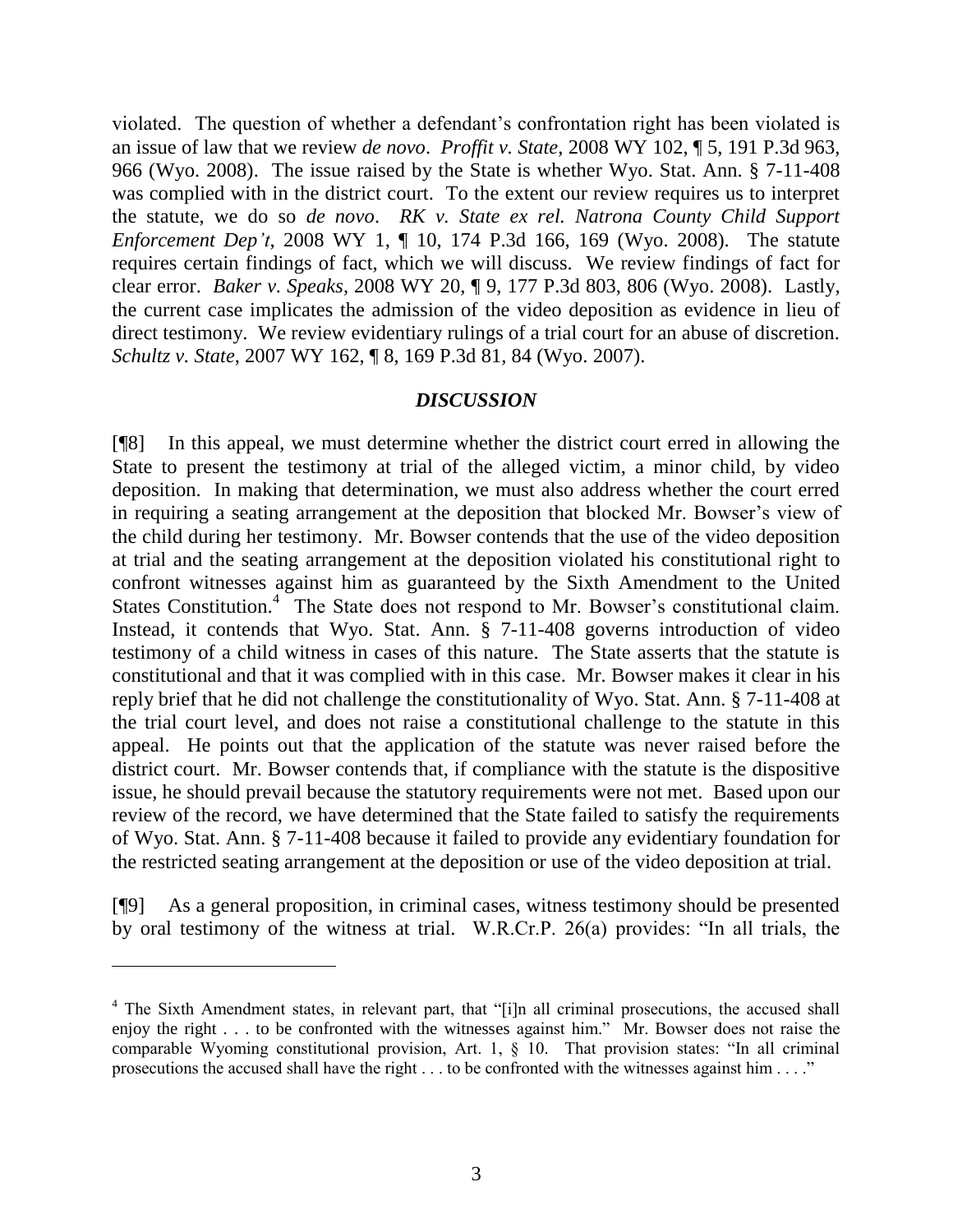testimony of witnesses shall be taken orally in open court, unless otherwise provided by statute, or by these rules, by the Wyoming Rules of Evidence, or by other rules adopted by the Supreme Court of Wyoming."<sup>5</sup> The particular statute at issue in this case is Wyo. Stat. Ann. § 7-11-408. It states in relevant part:

### **Videotape depositions.**

 $\overline{a}$ 

- (a) In any case in which the defendant is charged with incest as defined in W.S. 6-4-402(a) or sexual assault as defined in W.S. 6-2-302 through 6-2-305 [6-2-304] and a child less than twelve (12) years of age is the victim, the judge may order the taking of a videotape deposition of the child. The videotaping shall be done under the supervision of the court.
- (b) Persons allowed to be present at the videotaping of the deposition are the child, the judge, prosecutor, defendant and defense counsel, a family member who was not a witness to the offense or a support person for the child and any technicians required to operate the equipment.
- (c) Before ordering the deposition, the judge shall find that:
	- (i) The child's testimony would be relevant and material;
	- (ii) The best interests of the child would be served by permitting the videotape deposition;
	- (iii) A potential physical or psychological harm to the child is likely to occur if the child is required to testify which would effectively

<sup>&</sup>lt;sup>5</sup> The taking and use of depositions in criminal proceedings is addressed in W.R.Cr.P. 15. W.R.Cr.P. 15(a) first provides that a deposition may only be taken on court order "due to exceptional circumstances of the case . . . in the interest of justice." This restriction is intended to limit criminal depositions to circumstances where it is necessary to preserve evidence. Wright, *Federal Practice and Procedure*, Criminal 3d § 241, at 8 (2000). W.R.Cr.P. 15(e) further provides that a deposition, "so far as otherwise admissible under the rules of evidence, may be used as substantive evidence *if the witness is unavailable*, as unavailability is defined in Rule 804(a), W.R.E." (Emphasis added.)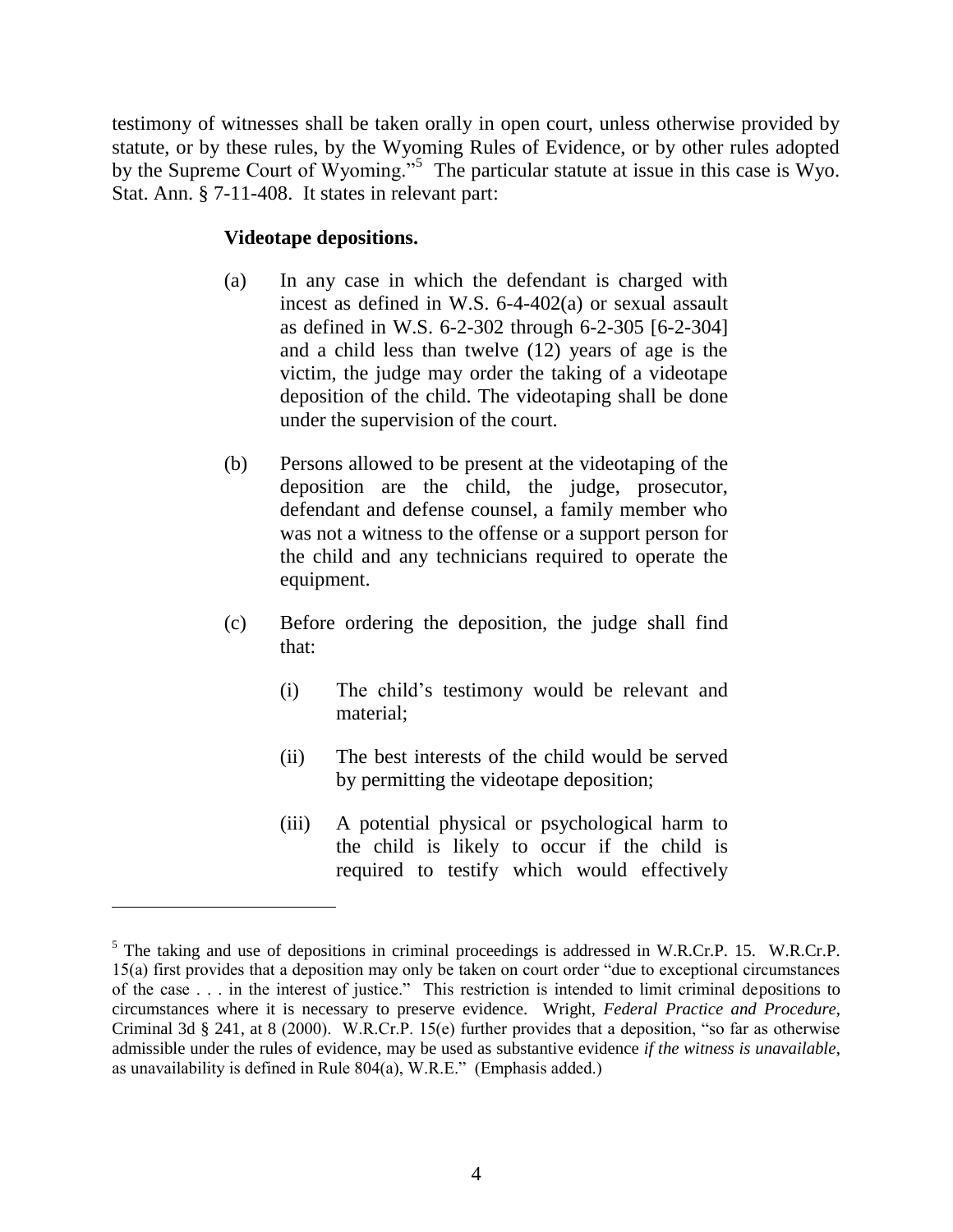render the child incapable to testify at the trial; and

- (iv) The defendant or his legal counsel has the opportunity to be present and to cross-examine the child at the videotape deposition.
- (d) The judge may deny the defendant's face-to-face confrontation of the child at the videotape deposition if:
	- (i) The defendant is alleged to have inflicted physical harm or is alleged to have threatened to inflict physical harm upon the child, and physical or psychological harm to the child is likely to occur if there is a face-to-face confrontation of the child by defendant;
	- (ii) The defendant's legal counsel will have reasonable opportunity to confer with his client before and at any time during the videotape deposition; and
	- (iii) The defendant will have opportunity to view and hear the proceedings while being taken.
- (e) A videotape deposition may be admitted at trial in lieu of the direct testimony of the child, if the judge finds, after hearing, that:
	- (i) The visual and sound qualities of the videotape are satisfactory;
	- (ii) The videotape is not misleading;
	- (iii) All portions of the videotape that have been ruled inadmissible have been deleted; and
	- (iv) A potential physical or psychological harm to the child is likely to occur if the child is required to testify which would effectively render the child incapable to testify at the trial.

[¶10] It is undisputed that, in this case, the alleged victim was a child under the age of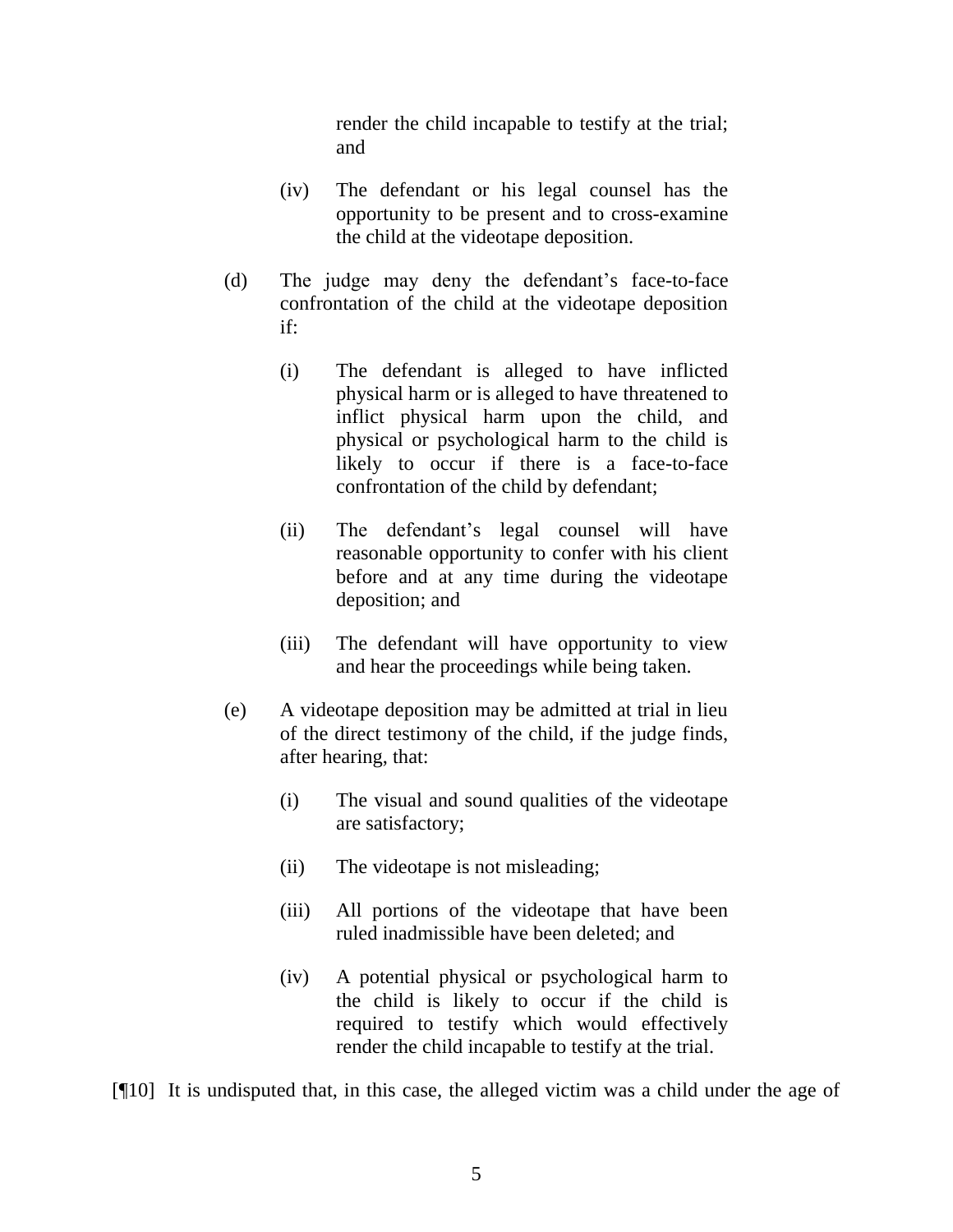twelve. It is also undisputed that Mr. Bowser was charged with incest and sexual assault. Pursuant to subsection (a), in these circumstances, the trial court "may order the taking of a videotape deposition of the child." Wyo. Stat. Ann. § 7-11-408(a). Before ordering that deposition, however, the court "shall find" that the testimony is "relevant and material," that the "best interests of the child" would be served by permitting the deposition, and that "[a] potential physical or psychological harm to the child is likely to occur . . . which would effectively render the child incapable to testify at the trial." Wyo. Stat. Ann. § 7-11-408(c). The court made no specific findings and there was no evidence presented to the court by the State in support of its request to take the deposition. The district court ordered the deposition over the objection of Mr. Bowser. On appeal, however, Mr. Bowser limits his challenge to the seating arrangement at the deposition and use of the deposition at trial.

[¶11] It appears to be undisputed that the seating arrangement at the deposition resulted in Mr. Bowser having, at best, an obstructed view of the witness during her testimony. Mr. Bowser and DM were positioned on the same side of a conference table with an individual, DM's therapist, seated between DM and Mr. Bowser. The State characterized DM's therapist during oral argument before this Court as a "human screen," obstructing Mr. Bowser's view of the witness during the deposition.<sup>6</sup> Pursuant to Wyo. Stat. Ann. § 7-11-408(d)(i), denial of face-to-face confrontation is permitted only if two conditions are met. The first is that the defendant must be "alleged to have inflicted physical harm or is

<sup>&</sup>lt;sup>6</sup> Decisions on the issue of what constitutes denial of face-to-face confrontation generally hold that significant obstruction of the defendant's view of the witness constitutes a violation. In *Coy v. Iowa*, for example, "[t]he screen at issue was specifically designed to enable the complaining witnesses to avoid viewing appellant as they gave their testimony, and the record indicates that it was successful in this objective." 487 U.S. 1012, 1020, 108 S.Ct. 2798, 2803, 101 L.Ed.2d 857 (1988). This procedure was held to violate the appellant's right to face-to-face confrontation. In *Herbert v. Superior Court of Sacramento County*, the defendant was denied view of the 5-year-old witness when he "was seated in front of and to the side of the bench [while] the judge sat in the jury box and the child in the witness chair." 117 Cal.App.3d 661, 664 (1981). As a result, the defendant's view of the child was blocked by the bench, but both could see the trial judge, and the judge could see both the witness and the defendant. *Id.* at 665. The appellate court concluded that the defendant's right to confrontation had been denied. *Id.* at 671. In a more recent decision, *State v. Hill*, the prosecutor placed the courtroom podium between the witness and the defendant during examination. 247 S.W.3d 34, 38-39 (Mo. App. E.D. 2008). The appellate court determined that the placement of the podium in this manner abridged the defendant's right to confrontation and that, in the absence of the findings required by *Maryland v. Craig*, this violation was improper. *Id.* at 41. *Romero v. State* involved not a full physical barrier, but a "disguise" worn by the witness. 173 S.W.3d 502, 503 (Tex. Crim. App. 2005). This disguise consisted of "dark sunglasses, a baseball cap pulled down over his forehead, and a long-sleeved jacket with its collar turned up and fastened so as to obscure [the witness]'s mouth, jaw, and the lower half of his nose." *Id.* The court determined that the disguise was an unjustified violation of the defendant's right to confrontation. *Id.* at 505-06.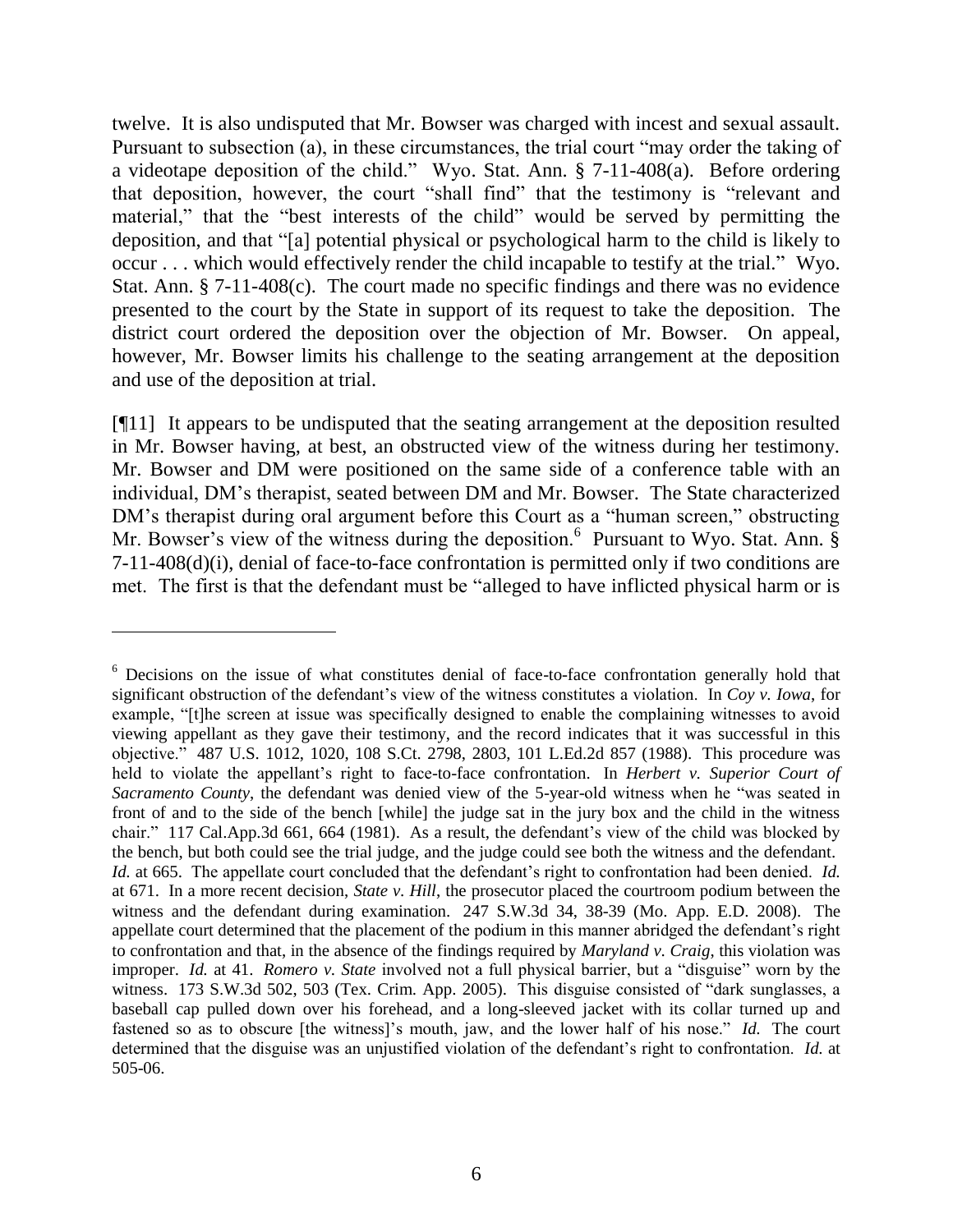alleged to have threatened to inflict physical harm upon the child." Here, it is questionable whether this requirement was met. There is no specific allegation of physical harm in the Information and the State did not allege that Mr. Bowser committed or threatened physical harm to DM in support of its motion to permit the videotape deposition.

[¶12] The second requirement of the statute that must be satisfied is that "physical or psychological harm to the child is likely to occur if there is a face-to-face confrontation of the child by defendant." Wyo. Stat. Ann. § 7-11-408(d)(i). That statutory requirement is consistent with the United States Supreme Court's decision in *Maryland v. Craig*, 497 U.S. 836, 110 S.Ct. 3157, 111 L.Ed.2d 666 (1990). In *Craig*, the Supreme Court held that face-to-face confrontation may only be denied where it is necessary to further an important public policy, and where the reliability of the testimony is otherwise assured. *Id*. at 850, 110 S.Ct. at 3166. *Accord*, *Bush v. State*, 2008 WY 108, ¶ 49, 193 P.3d 203, 214-15 (Wyo. 2008). When the important public policy is that of a child's welfare, the Supreme Court stated:

> Denial of face-to-face confrontation is not needed to further the state interest in protecting the child witness from trauma unless it is the presence of the defendant that causes the trauma. In other words, if the state interest were merely the interest in protecting child witnesses from courtroom trauma generally, denial of face-to-face confrontation would be unnecessary because the child could be permitted to testify in less intimidating surroundings, albeit with the defendant present. Finally, the trial court must find that the emotional distress suffered by the child witness in the presence of the defendant is more than *de minimis*, *i.e.*, more than "mere nervousness or excitement or some reluctance to testify."

*Craig*, 497 U.S. at 856, 110 S.Ct. at 3169 (quoting *Wildermuth v. State*, 530 A.2d 275, 286 (Md. 1987)). The district court did not make any finding that this requirement had been satisfied. More significantly, there was no evidence in the record that would support that finding. The State did not present any evidence on the issue. In the absence of such a finding, and evidence to support it, we are forced to conclude that Mr. Bowser was denied his right of face-to-face confrontation.

[¶13] Use of the deposition in lieu of trial testimony is governed by Wyo. Stat. Ann. § 7- 11-408(e). Before the deposition may be introduced at trial the judge must find, after a hearing, that "[a] potential physical or psychological harm to the child is likely to occur if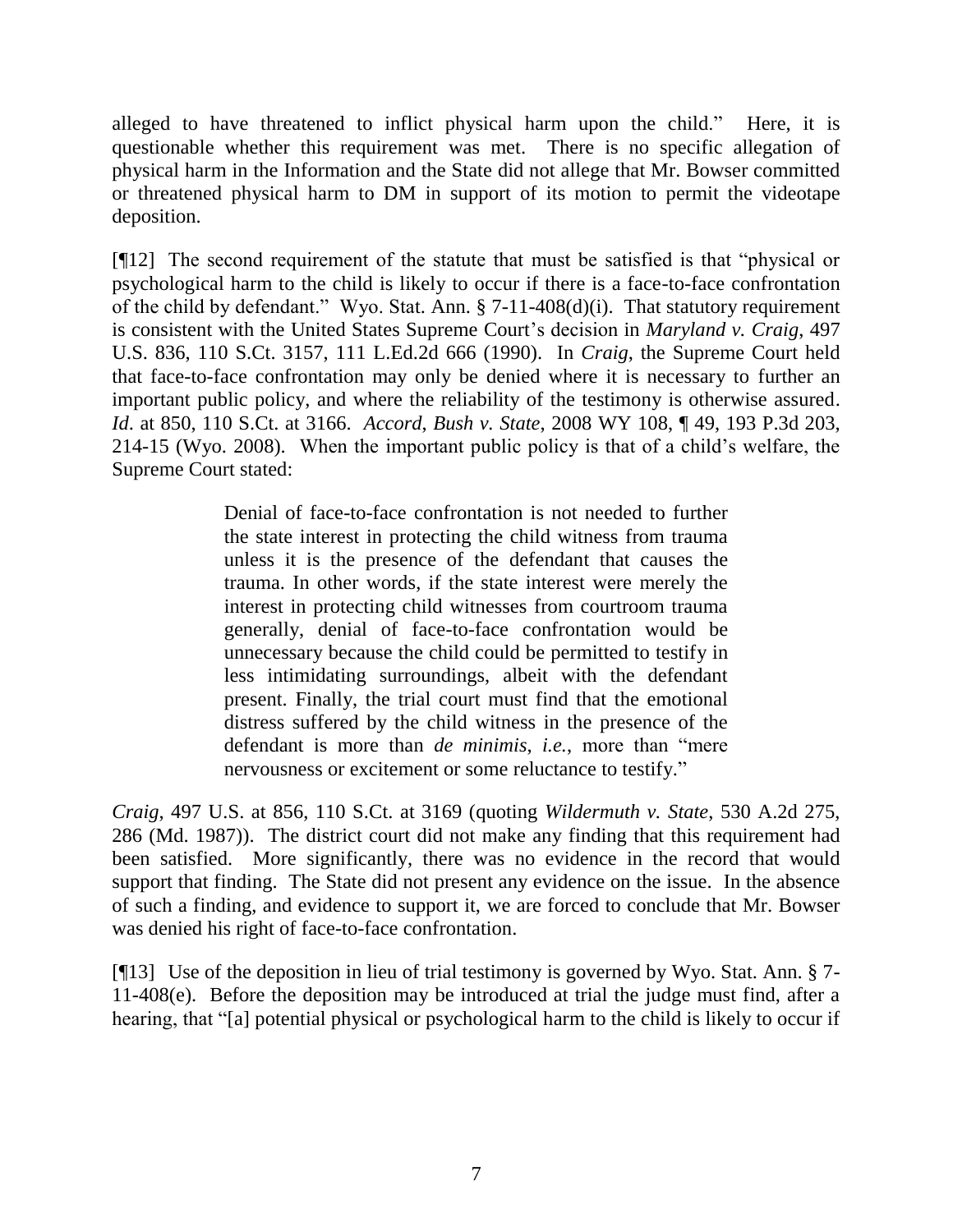the child is required to testify which would effectively render the child incapable to testify at the trial." Wyo. Stat. Ann.  $\S$  7-11-408(e)(iv).<sup>7</sup> The court made no specific findings and there was no evidence presented by the State in support of its request to use the deposition in lieu of DM's testimony. The State apparently concedes that the district court did not make any specific findings as required by the various subsections of Wyo. Stat. Ann. § 7-11-408. According to the State: "the district court has implicitly adopted the States [sic] uncontroverted showing that a videotape deposition was both in DM's best interest as well as that she would be effectively rendered incapable of testifying." Even if we were to agree that "implicit findings" were sufficient to satisfy the statutory mandate, there is no evidence in the record to support those findings. In the absence of any evidence satisfying the requirement of Wyo. Stat. Ann.  $\S$  7-11-408(e)(iv), we conclude that the district court erred in permitting DM's testimony to be presented by video deposition.

[¶14] Having found that there was a failure to comply with Wyo. Stat. Ann. § 7-11-408, we must determine whether the error was harmless. The State bears the burden of establishing that an error violating a defendant's constitutional right to confront adverse witnesses is harmless beyond a reasonable doubt. *Vigil v. State*, 2004 WY 110, ¶ 19, 98 P.3d 172, 179 (Wyo. 2004); *Coy v. Iowa*, 487 U.S. 1012, 1021, 108 S.Ct. 2798, 2803, 101 L.Ed.2d 857 (1988). In conducting our analysis, we must disregard DM's testimony entirely. "An assessment of harmlessness cannot include consideration of whether the witness' testimony would have been unchanged, or the jury's assessment unaltered, had there been confrontation; such an inquiry would obviously involve pure speculation, and harmlessness must therefore be determined on the basis of the remaining evidence." *Id.* at 1021-22, 108 S.Ct. at 2803. We agree. Any attempt to determine the impact of DM's testimony had it occurred in open court or had Mr. Bowser been afforded face-to-face confrontation would "involve pure speculation," and we will not consider DM's testimony in determining whether the error was harmless beyond a reasonable doubt.

[¶15] Mr. Bowser was convicted of two counts of immoral or indecent acts against DM. The evidentiary support for those convictions, according to the State, was testimony that Mr. Bowser masturbated in DM's presence. DM was the only witness who testified that she was present. Absent DM's testimony, Mr. Bowser's conviction cannot stand. At most, the remaining evidence establishes that Mr. Bowser masturbated in his home, and that he viewed pornography, but it does not establish that DM was present during those incidents. Neither activity is sufficient to sustain convictions for indecent acts with a minor if the minor is not present. It is impossible for this Court to conclude beyond a reasonable doubt that the violations of Mr. Bowser's Sixth Amendment rights were

 $<sup>7</sup>$  This requirement is identical to the factual finding that the court must make prior to ordering the video</sup> deposition. Wyo. Stat. Ann. § 7-11-408(c)(iii).